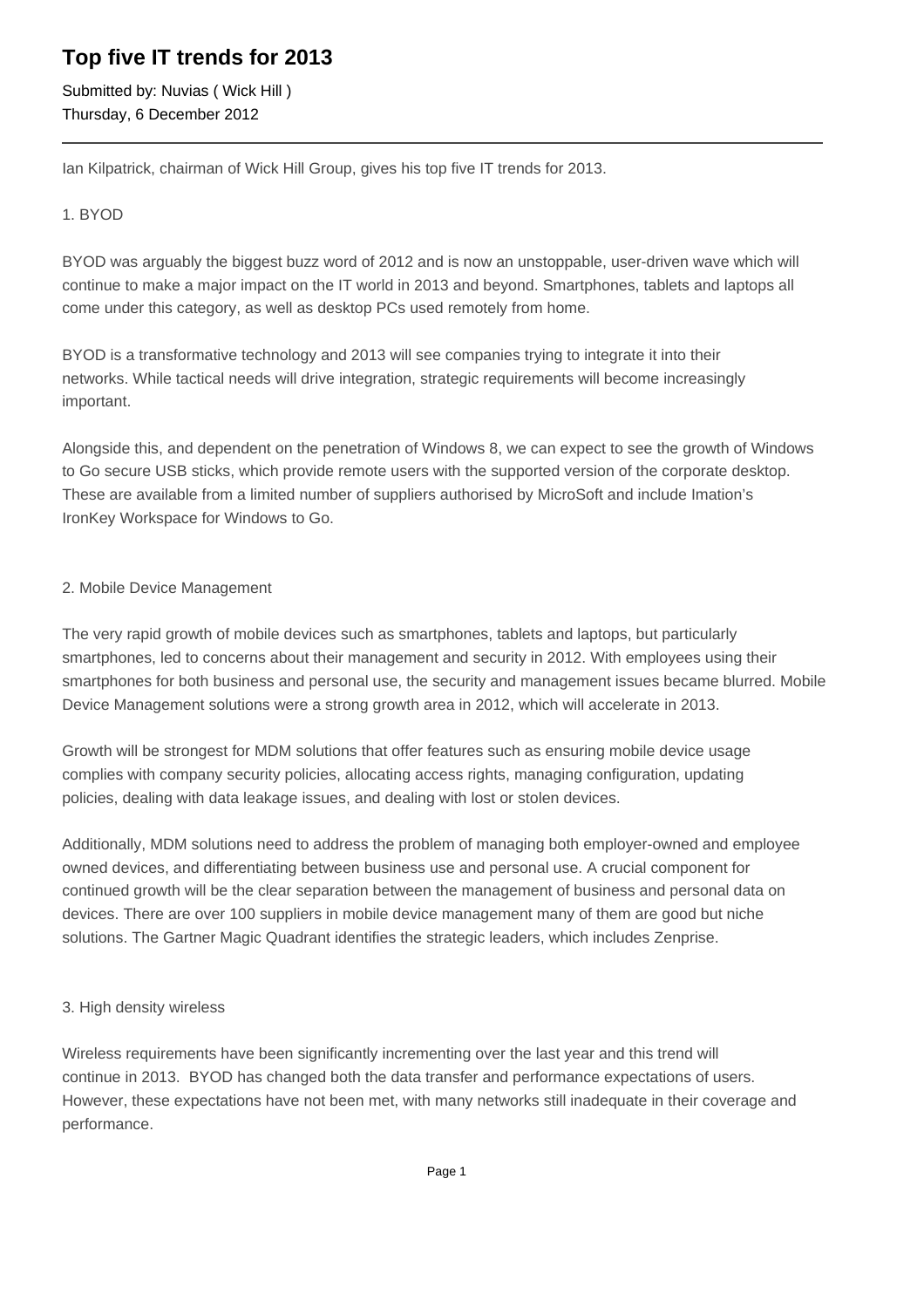The new 802.11ac standard, with 1 gigabit per second throughput rates, will be a key driver in organisations moving to high density wireless in 2013. High density wireless will provide companies with high coverage and high performance, supporting business critical applications and delivering complete site coverage.

 As legacy wireless implementations buckle under the strain of demand organisations are moving from tactical deployment of wireless to strategic implementations. There will continue to be a shift from niche solutions towards more strategic solutions. Again, the Gartner Magic Quadrant identifies those companies with solutions that meet strategic as well as tactical needs. Alongside some of the more familiar names is Xirrus, which has been experiencing and will continue to experience stratospheric growth.

#### 4. Data back-up and recovery

While large organisations have always been at the forefront of back-up and recovery, data centres and big data have put significant demands on them during 2012. Alongside that, smaller organisations have been under immense pressures from ever increasing data volumes, archiving and compliance requirements.

At the top end, new data replication technologies will have a major impact for data centres in 2013. For smaller organisations, the shift from tape will continue apace. For conservative organisations, the move to disc (and, in particular, RDX technologies which combine the best of tape and disc) will accelerate. Hybrid back-up to RDX and then the cloud will increase. In volume terms, the lowest move (but in market-hype the biggest) will be significant growth in direct back-up to the cloud.

RDX, hybrid and cloud data back-up solutions are available from vendors such as Imation and Barracuda Networks.

#### 5. Data leakage protection

With growing volumes of data and with regulatory bodies increasingly prepared to levy fines for various non-compliance issues, data leakage protection will continue to be a major cause for concern during 2013. Companies will be looking closely at how to secure and manage their data as their network boundaries spread even wider, with increased use of social networking and BYOD, increased remote access, the rapid growth of wireless, increased virtualisation and the move towards convergence.

Increasingly, organisations will couple DLP products with SIEM (Security Information and Event Management) solutions. DLP concerns will also continue the growth curve for authentication (much of it hosted in the cloud) and encryption, to protect data, both in motion and at rest. Some companies will look to hosted security services and the cloud to cope with an increasingly complex security situation.

SIEM and authentication solutions are available from companies such as LogLogic, Check Point VASCO and **SafeNet**